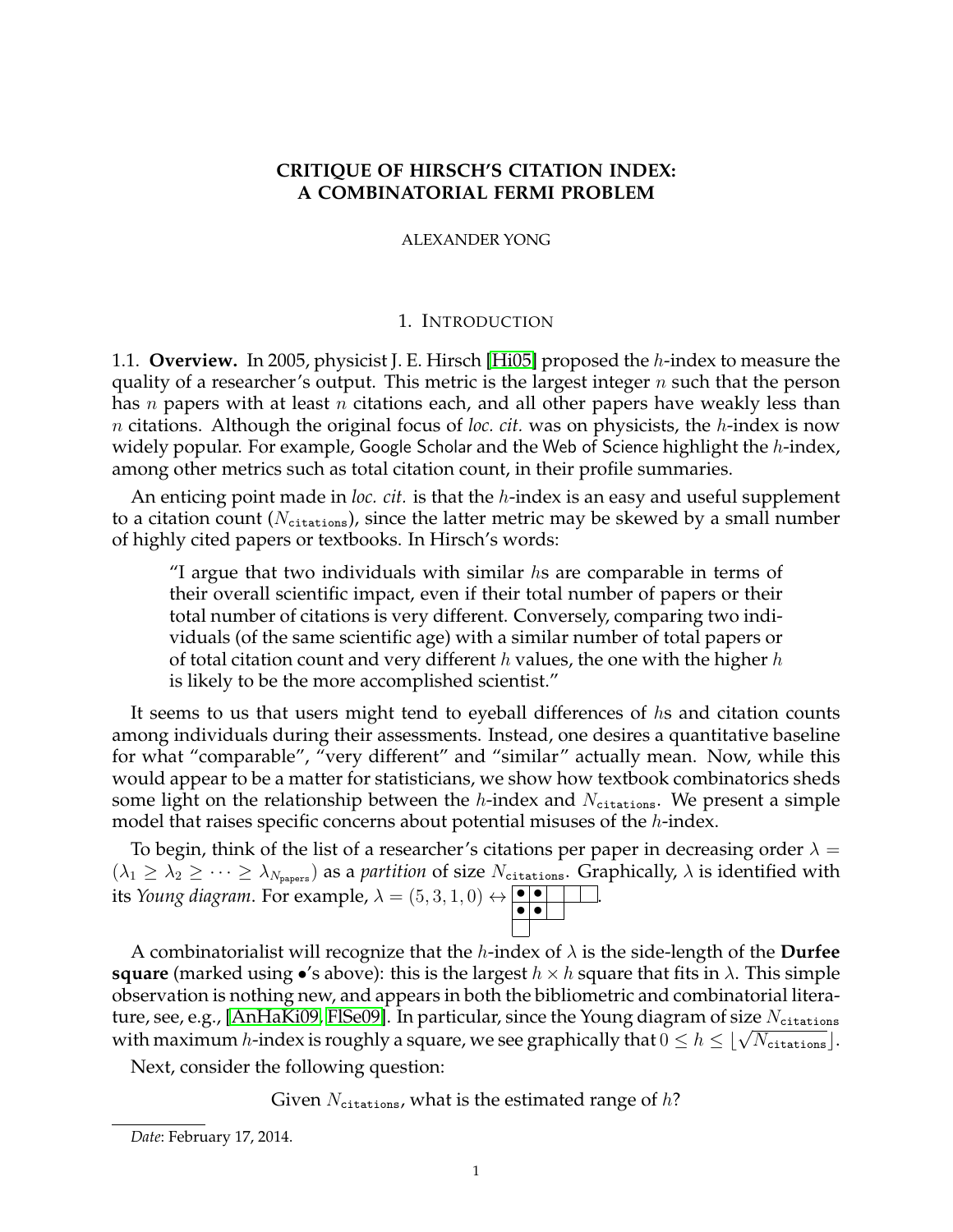Taking only  $N_{\text{citations}}$  as input hardly seems like sufficient information to obtain a meaningful answer. It is exactly for this reason that we call the question a *combinatorial Fermi problem*, by analogy with usual *Fermi problems*; see Section 2.

Since we assume no prior knowledge, consider each citation profile in an unbiased manner. That is, each partition of  $N_{\text{citations}}$  is chosen with equal probability. In fact, there is a beautiful theory concerning the asymptotics of these uniform random partitions. This was largely developed by A. Vershik and his collaborators; see, e.g., the survey [\[Su10\]](#page-9-3).

Actually, we are interested in "low" (practical) values of  $N_{\text{citations}}$  where not all asymptotic results are exactly relevant. Instead, we use generating series and modern desktop computation to calculate the probability that a random  $\lambda$  has Durfee square size h. More specifically, we obtain Table 1 below using the **Euler-Gauss identity** for partitions:

<span id="page-1-0"></span>(1) 
$$
\prod_{i=1}^{\infty} \frac{1}{1-x^i} = 1 + \sum_{k \ge 1} \frac{x^{k^2}}{\prod_{j=1}^k (1-x^j)^2}.
$$

The proof of [\(1\)](#page-1-0) via Durfee squares is regularly taught to undergraduate combinatorics students; it is recapitulated in Section 3. The pedagogical aims of this note are elaborated upon in both Sections 2 and 3.

| 'citations                                                                                                 | 100 | 200 | 300 | 400 | 500 | 750 | 1000 | 250 |
|------------------------------------------------------------------------------------------------------------|-----|-----|-----|-----|-----|-----|------|-----|
| Interval for $h   [2, 5]   [3, 7]   [5, 9]   [7, 11]   [8, 13]   [9, 14]   [11, 17]   [13, 20]   [15, 22]$ |     |     |     |     |     |     |      |     |

| $1500\,$ | 1750                                                                                                          | 2000 | 2500 | 3000 | 3500 | 4000 | 4500 | 5000 | 5500 |
|----------|---------------------------------------------------------------------------------------------------------------|------|------|------|------|------|------|------|------|
|          | $[17, 24]$ $[18, 26]$ $[20, 28]$ $[22, 31]$ $[25, 34]$ $[27, 36]$ $[29, 39]$ $[31, 41]$ $[34, 43]$ $[35, 45]$ |      |      |      |      |      |      |      |      |

| 6000         | $\frac{1}{6500}$ 7000                                                        | 7500 | $\vert$ 8000 $\vert$ 9000 $\vert$ 10000 |  |
|--------------|------------------------------------------------------------------------------|------|-----------------------------------------|--|
|              | $[36, 47]$ $[37, 49]$ $[39, 51]$ $[40, 52]$ $[42, 54]$ $[44, 57]$ $[47, 60]$ |      |                                         |  |
| ┳. _ _ _ _ 1 |                                                                              |      |                                         |  |

TABLE 1. Confidence intervals for h-index

The asymptotic result we use, due to E. R. Canfield-S. Corteel-C. D Savage [\[CaCoSa98\]](#page-9-4), gives the mode size of the Durfee square when  $N_{\text{citations}} \to \infty$ . Since their formula is in line with our computations, even for low  $N_{\text{citations}}$ , we reinterpret their work as the

rule of thumb for *h*-index: 
$$
h = \frac{\sqrt{6} \log 2}{\pi} \sqrt{N_{\text{citations}}} \approx 0.54 \sqrt{N_{\text{citations}}}.
$$

The focus of this paper is on mathematicians. For the vast majority of those tested, the actual h-index computed using Mathscinet or Google scholar falls into the confidence intervals. Moreover, we found that the rule of thumb is fairly accurate for pure mathe-maticians. For example, Table 2 shows this for post-[1](#page-1-1)998 Fields medalists.<sup>1</sup>

In [\[Hi05\]](#page-9-0) it was indicated that the  $h$ -index has predictive value for winning the Nobel prize. However, the relation of  $h$  index to the Fields medal is, in our opinion, unclear. A number of the medalists'  $h$  values below are shared (or exceeded) by non-contenders of

<span id="page-1-1"></span><sup>&</sup>lt;sup>1</sup>Citations pre-2000 in Mathscinet are not complete. Google scholar and Thompson Reuters' Web of Science also have sources of error. We decided that Mathscinet was our most complete option for analyzing mathematicians. For relatively recent Fields medalists, the effect of lost citations is reduced.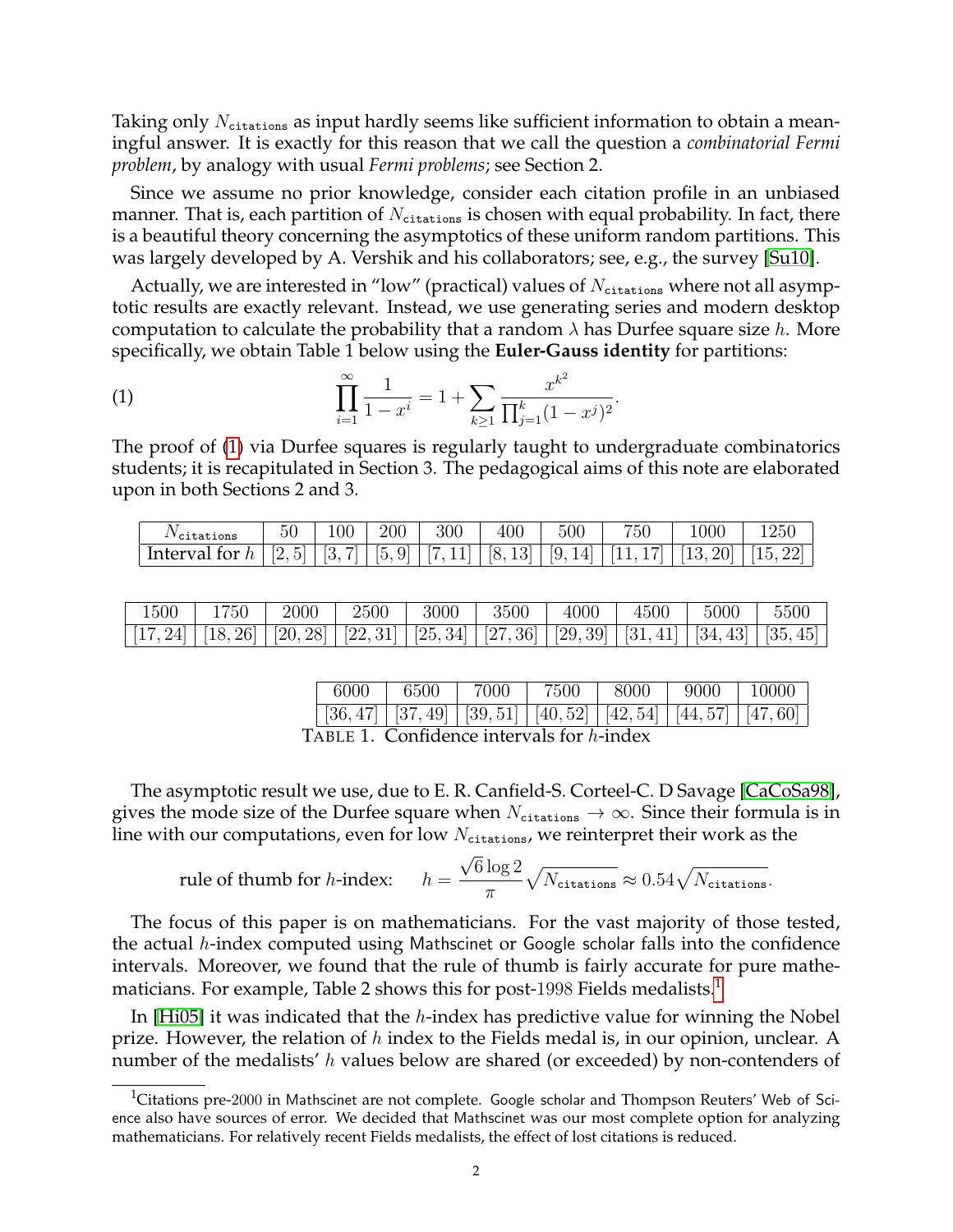similar academic age, or with those who have the similar citation counts. Perhaps, this is reflects a cultural difference between the mathematics and the scientific communities.

In Section 4, we analyze mathematicians in the National Academy of Sciences, where we show the correlation between the rule of thumb and actual h-indices is  $R = 0.94$ . After removing book citations,  $R = 0.95$ . We also discuss Abel prize winners and associate professors at three research universities.

| Medalist         | Award year | $N_{\texttt{citations}}$ | $\boldsymbol{h}$ |      | Rule of thumb est.   Confidence interval |
|------------------|------------|--------------------------|------------------|------|------------------------------------------|
| T. Gowers        | 1998       | 1012                     | 15               | 17.2 | [13, 20]                                 |
| R. Borcherds     | 1998       | 1062                     | 14               | 17.6 | [14, 21]                                 |
| C. McMullen      | 1998       | 1738                     | 25               | 22.5 | [18, 26]                                 |
| M. Kontsevich    | 1998       | 2609                     | 23               | 27.6 | [22, 32]                                 |
| L. Lafforgue     | 2002       | 133                      | 5                | 6.2  | [4, 8]                                   |
| V. Voevodsky     | 2002       | 1382                     | 20               | 20.0 | [16, 23]                                 |
| G. Perelman      | 2006       | 362                      | 8                | 10.0 | [7, 12]                                  |
| W. Werner        | 2006       | 1130                     | 19               | 18.2 | [14, 21]                                 |
| A. Okounkov      | 2006       | 1677                     | 24               | 22.1 | [18, 25]                                 |
| T. Tao           | 2006       | 6730                     | 40               | 44.3 | [38, 51]                                 |
| C. Ngô           | 2010       | 228                      | 9                | 8.2  | [5, 10]                                  |
| E. Lindenstrauss | 2010       | 490                      | 12               | 12.0 | [9, 14]                                  |
| S. Smirnov       | 2010       | 521                      | 12               | 12.3 | [9, 15]                                  |
| C. Villani       | 2010       | 2931                     | 25               | 29.2 | [24, 33]                                 |

Ultimately, the reader is encouraged to do checks of the estimates themselves.

TABLE 2. Fields medalists  $1998 - 2010$ 

We discuss three implications/possible applications of our analysis.

1.2. **Comparing** h's when  $N_{\text{citations}}$ 's are very different. It is understood that h-index usually grows with  $N_{\text{citations}}$ . However, when are citation counts so different that comparing h's is uninformative? For example,  $h_{\text{Tao}} = 40$  (6, 730 citations) while  $h_{\text{Okounkov}} = 24$ (1,677 citations). The model asserts the probability of  $h_{\text{Okounkov}} \geq 32$  is less than 1 in 10 million. Note the Math genealogy project has fewer than 200, 000 mathematicians.

These orders of magnitude predict that no mathematician with 1, 677 citations has an h-index of 32, even though *technically* it can be as high as 40. Similarly, one predicts the rarity of pure mathematicians with these citations having "similar"  $h$ -indices (in the pedestrian sense). This is relevant when comparing (sub)disciplines with vastly different typical citation counts. We have a theoretical caution about "eyeballing".

1.3. **The rule of thumb and the highly cited.** The model suggests the theoretical behavior of the h-index for highly-cited scholars. The extent to which these predictions hold true is informative. This is true not only for individuals, but for entire fields as well.

Actually, Hirsch defined a proportionality constant a by  $N_{\text{citations}} = ah^2$  and remarked, "I find empirically that a ranges between 3 and 5." This asserts h is between  $\sqrt{1/5} \approx 0.45$ and  $\sqrt{1/3} \approx 0.58$  times  $\sqrt{N_{\text{citations}}}.$ 

One can begin to try to understand the similarity between Hirsch's empirical upper bound and the rule of thumb. A conjecture of E. R. Canfield (private communication, see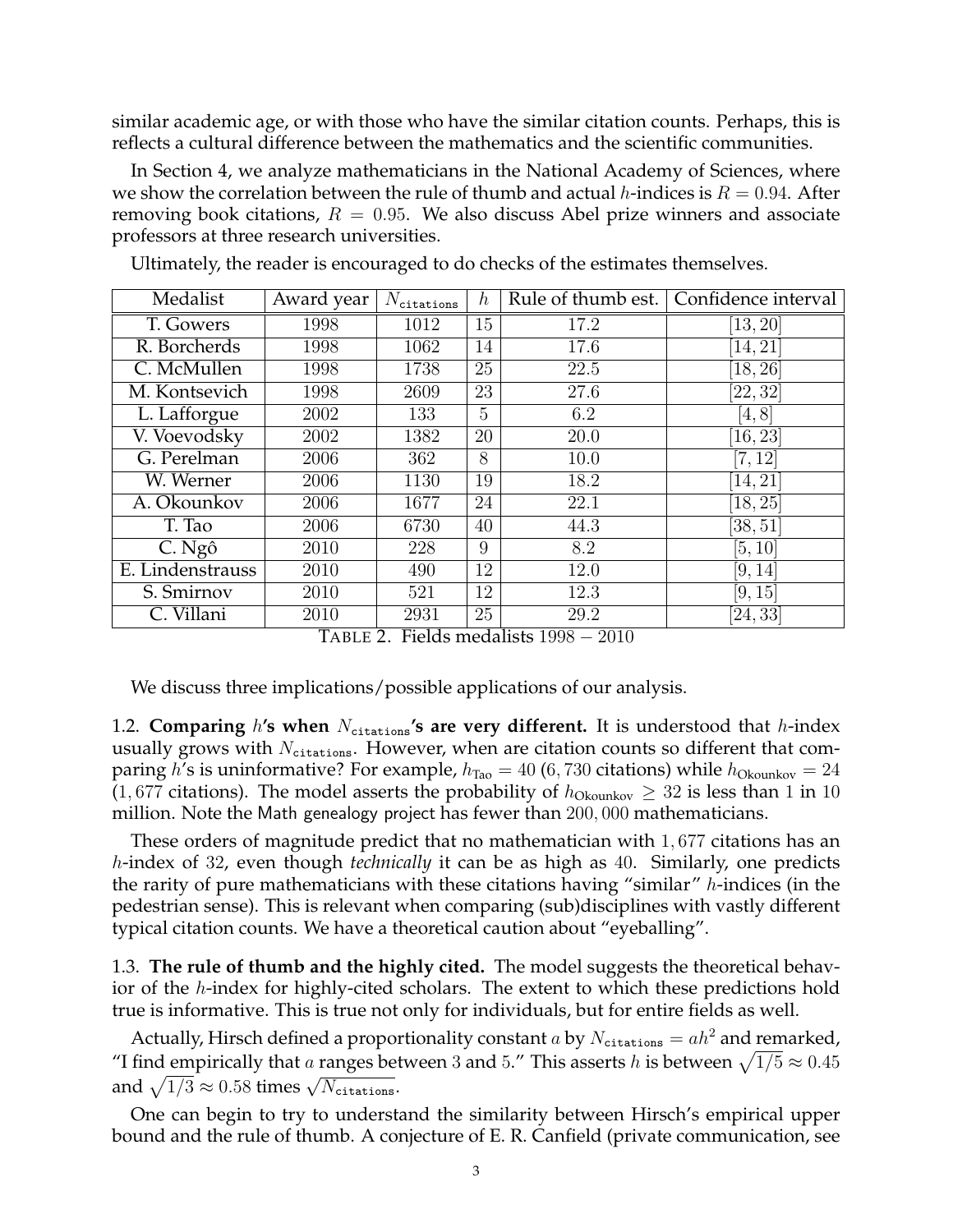Section 3) asserts concentration around the mode Durfee square. Thus, *theoretically*, one expects the rule of thumb to be nearly correct for  $N_{\text{citations}}$  large.

Alas, this is empirically not true, even for pure mathematicians. However, we observe Allas, this is empirically not true, even for pure mathematicians. However, we observe<br>something related:  $0.54\sqrt{N_{\text{citations}}}$  is higher than the actual h for almost every very highly cited ( $N_{\text{citations}} > 10,000$ ) scholar in mathematics, physics, computer science and statistics (among others) we considered. On the rare occasion this fails, the estimate is only beat by a small percentage  $(< 5\%)$ . The drift in the other direction is often quite large (50% or more is not unusual in certain areas of engineering or biology).

Near equality occurs among Abel prize winners. We also considered all prominent physicists highlighted in [\[Hi05\]](#page-9-0) (except Cohen and Anderson, due to name conflation in Web of Science). The guess is always an upper bound (on average  $14-20\%$  too high). Near equality is met by D. J. Scalapino (25, 881 citations; 1.00), C. Vafa (22, 902 citations; 0.99), J. N. Bahcall (27, 635 citations; 0.98); we have given the ratio  $\frac{\text{true } h}{\text{estimated } h}$ .

One reason for highly cited people to have lower than expected  $h$ -index is that they tend to have highly cited textbooks. Also, famous academics often run into the "Matthew effect" (e.g., gratuitous citations of their most well-known articles or books).

1.4. **Anomalous** h**-indices.** More generally, our estimates give a way to flag anomalous h-indices of active researchers, i.e., those that are far outside the confidence interval, or, e.g., those for which the rule of thumb is especially inaccurate.

To see what effect book citations has on our estimates, consider the combinatorialist R. P. Stanley. Since Stanley has 6, 510 citations, we estimate his index as 43.6. However,  $h_{\text{Stanley}} = 35$ , a 20% error. Now, 3, 237 of his citations come from textbooks. Subtracting these, one estimates his *h*-index as 30.9 while his revised actual *h*-index is 32, only a  $4\%$ error. This kind of phenomenon was not uncommon; see the appendix.

For another example, consider T. Tao's Google scholar profile. Since he has 30, 053 citations, the rule of thumb predicts his *h*-index is 93.6. This is far from his actual *h*-index of 65. Now, his top five citations (joint with E. Candes on compressed sensing) are applied. Removing the papers on this topic leaves 13, 942 citations. His new estimate is therefore 63.7 and his revised *h*-index is 61.

In many cases we have looked at, once the "skewing" feature of the scholar's profile is removed, the remainder of their profile agrees with the rule of thumb.

1.5. **Conclusions and summary.** Whether it be Fields medalists, Abel prize laureates, job, promotion or grant candidates, clearly, the quality of a researcher cannot be fully measured by numerics. However, in reality, the h-index is used, formally or informally, for comparisons. This paper attempts to provide a theoretical and testable framework to quantitatively understand the limits of such evaluations. For mathematicians, the accuracy of the rule of thumb suggests that the differences of  $h$  index between two mathematicians is strongly influenced by their respective citation counts.

While discussion of celebrated mathematicians and their statistics makes for fun coffee shop chatter, a serious way that  $h$ -index comes up in faculty meetings concerns relatively junior mathematicians. Consider a scholar  $A$  with 100 citations and  $h$  index of 6 and a scholar  $B$  who has 50 citations and an  $h$ -index of 4. Such numbers are not atypical of math assistant professors going up for tenure. Our model predicts  $h_A$  to be a little bigger than  $h_B$ . Can one really discern what portion of  $h_A - h_B$  is a signal of quality?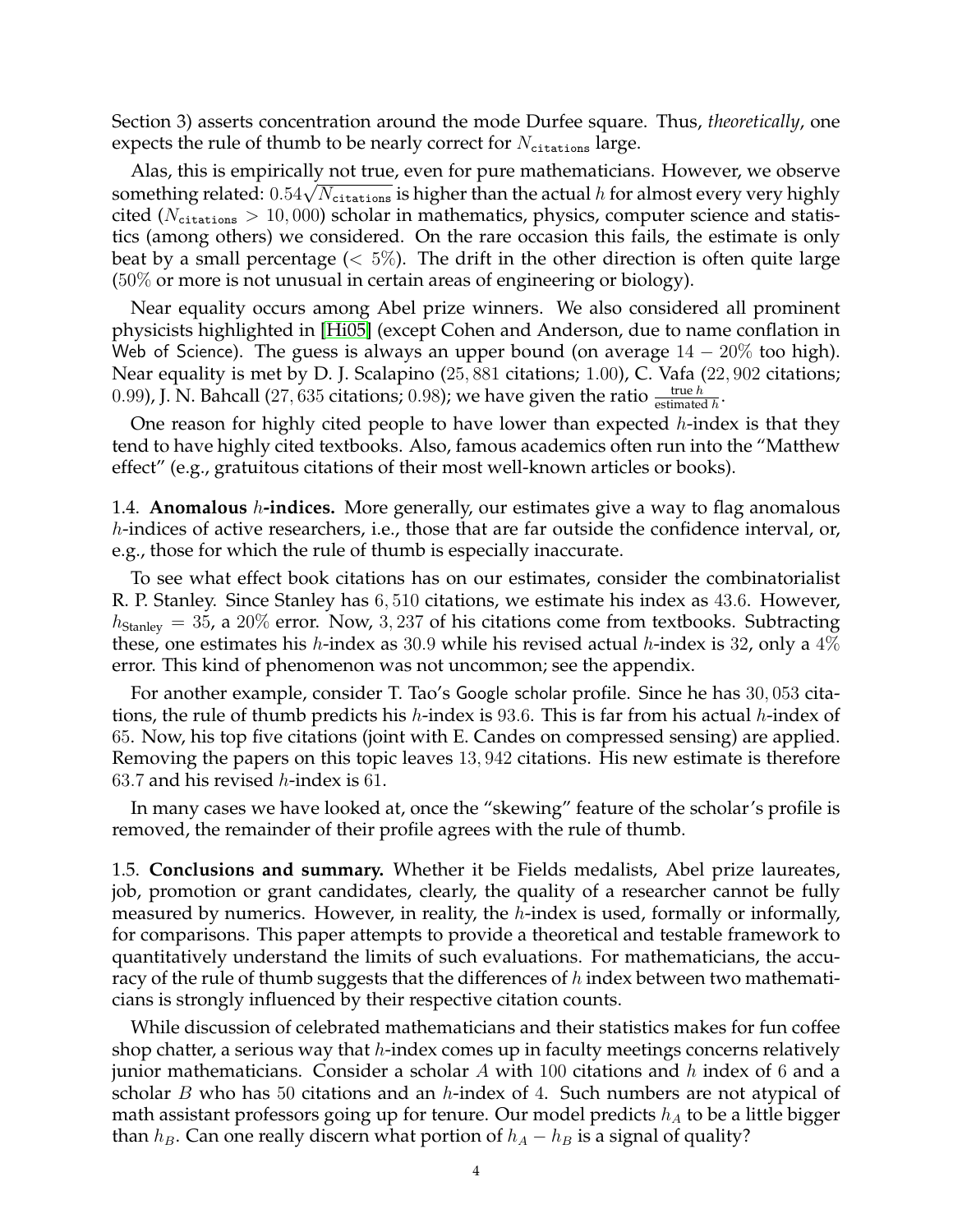The problem becomes larger when  $A$  and  $B$  are in different subject areas. Citations for major works in applied areas tend to have many more citations than in mathematics. In experimental fields, papers may have many coauthors. Since h-index does not account for authorship order, this tends to affect our estimates for such subjects.

Pure mathematicians have comparatively fewer coauthors, papers and citations. It is not uncommon for, e.g., solutions to longstanding open problems, to have relatively few citations. Thus an explanatory model for pure mathematicians has basic reasons for being divergent for some other fields. Yet, if this is the case, can the h-index really be used universally? This gives us a theoretical reason to question whether one can make simple comparisons across fields, even after a rescaling, as has been suggested in [\[IgPe07\]](#page-9-5).

### 2. COMBINATORIAL FERMI PROBLEMS

2.1. **Usual Fermi problems.** Fermi problems are so-named after E. Fermi, whose ability to obtain good approximate quantitative answers with little data available is legendary. As an illustration, we use the following example [\[Co\]](#page-9-6):

# How many McDonalds operate in the United States?

There are 10 McDonalds in Champaign county, which has a population of about 200, 000. *Assume the number of McDonalds scales with population.* Since the population of the United States is 300 million, a "back-of-the-envelope" calculation estimates the number of Mc-Donalds at 15, 000. The actual answer, as of 2012, is 14, 157.

Using a simplified assumption like the italicized one above is a feature of a Fermi problem. Clearly, the uniform assumption made is not really correct. However, the focus is on good, fast approximations when more careful answers are either too time consuming to determine, or maybe even impossible to carry out. The approximation can then be used to guide further work to determine more accurate/better justified answers.

Now, although the estimate is rather close to the actual number, when the estimate is not good, the result is even more interesting, as it helps identify a truly faulty assumption. For instance, analogous analysis predicts that the number of Whole Foods in the United States is 0. Apparently, the presence of that company does not scale by population.

Fermi problems/back-of-the-envelope calculations are a standard part of a physics or engineering education. They are of theoretical value in the construction mathematical models, and of "real world" value in professions such as management consulting. However, perhaps because the concept is intrinsically non-rigorous, it is not typically part of a (pure) mathematics curriculum. Specifically, this is true for enumerative combinatorics, even though the subject's purpose is to count the number of certain objects – which in the author's experience, many students hope has non-theoretical applicability.

# 2.2. **A combinatorial analogue.** By analogy we define a **combinatorial Fermi problem**:

Fix  $\epsilon > 0$ . Let S be a finite set of combinatorial objects and  $\omega : S \to \mathbb{Z}_{\geq 0}$ be a statistic on S. Then we estimate the value of  $\omega$  on any element to be the **confidence interval** [a, b] where the *uniform* probability of picking an element of S outside of this range has probability  $< \epsilon$ .

By definition, the (ordinary) **generating series** for the **combinatorial problem**  $(S, \omega)$  is defined by  $G_{(S,\omega)}(x)=\sum_{s\in S}x^{\omega(s)}.$  For any  $k$ ,  $\#\{s\in S:\omega(s)=k\}=[x^k]G_{(S,\omega)}(x)$ , i.e., the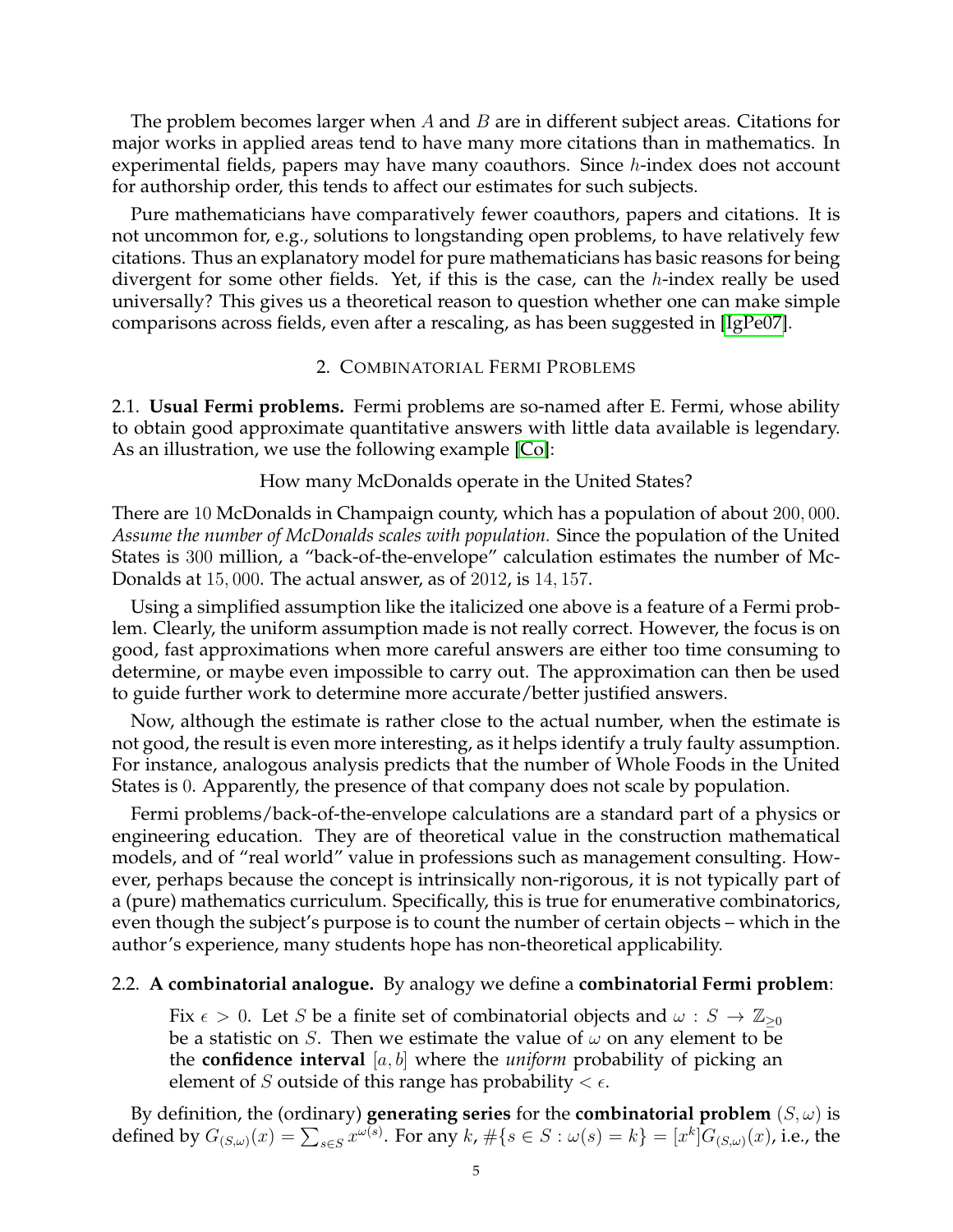coefficient of  $x^k$  in  $G_{(S,\omega)}(x)$ . Usually, textbook work involves extracting the coefficient using formulae valid in the ring of formal power series. However, what is often not emphasized in class is that this coefficient, and  $\#S$  itself can be rapidly extracted using a computer algebra system, allowing for a quick determination of the range  $[a, b]$ . Since the computer does the work, this is our analogue of a "back-of-the envelope" calculation.

For "reasonable" values of  $\epsilon$  (such as  $\epsilon = 2\%$ ), often the range [a, b] is rather tight. In those cases, there may be a theorem of *asymptotic* concentration near a "typical" object. However, even if such theorems are known, this does not solve the finite problem.

The use of the uniform distribution is a quick way to exactly obtain estimates that can be compared with empirical data. Ultimately, it invites the user to consider other probability distributions and more sophisticated statistical analysis (just as one should with the McDonald's example), using e.g., Markov Chain Monte Carlo techniques.

We mention another combinatorial Fermi problem we have considered elsewhere: the count of the number of indigeneous language families in the Americas [\[Yo13\]](#page-9-7). That is a situation where essentially there is no way to know with great certainty the true answer.

#### 3. THE EULER-GAUSS IDENTITY AND ITS APPLICATION TO THE h-INDICES

We apply the perspective of Section 2 to the h-index question, where  $S = \text{Par}(n)$  and  $\omega : S \to \mathbb{Z}_{\geq 0}$  is the size of a partition's Durfee square. If Par is the set of all partitions and  $\sigma$  : Par  $\to \mathbb{Z}_{\geq 0}$  returns the size of a partition, then the generating series for (Par,  $\sigma$ ) is  $P(x) = \prod_{i=1}^{\infty}$ 1  $\frac{1}{1-x^i}$ . That is, #Par $(n) = [x^N]P(x)$ . A sample textbook reference is [\[Br10\]](#page-9-8).

Recall the **Euler-Gauss identity** [\(1\)](#page-1-0) from the introduction. The well-known combinatorial proof is that every Young diagram  $\lambda$  bijectively decomposes into a triple  $(D_{\lambda}, R_{\lambda}, B_{\lambda})$ where  $D_{\lambda}$  is a  $k \times k$  square,  $R_{\lambda}$  is a Young diagram with at most k rows and  $B_{\lambda}$  is a partition with at most k columns. That is,  $D_{\lambda}$  is the Durfee square,  $R_{\lambda}$  be the shape to the right of the square and  $B_\lambda$  to be the shape below it. For example:

$$
\lambda = \boxed{\bullet \bullet} \rightarrow \left(\boxed{\bullet \rightarrow} \boxed{\bullet} \right) = (D_{\lambda}, R_{\lambda}, B_{\lambda}).
$$

The generating series for partitions with at most  $k$  columns is directly  $\prod_{j=1}^k$ 1  $\frac{1}{1-x^j}$ . Since conjugation (the "transpose") of shape with at most  $k$  rows returns a shape with at most  $k$ columns, it follows that the generating series for shapes of the first kind is also  $\prod_{j=1}^k$ 1  $\frac{1}{1-x^j}$ .

From this argument, we see that the generating series for Young diagrams with Durfee square of size  $k$  is  $x^{k^2} \prod_{j=1}^k (1-x^j)^{-2}$ . We compute for fixed  $h, N_{\texttt{citations}}$ :

$$
\text{Prob}(\lambda : |\lambda| = N_{\text{citations}}, \text{Durface square of size } k) = \frac{[x^{N_{\text{citations}}}]x^{k^2} \prod_{j=1}^k (1-x^j)^{-2}}{\text{Par}(N_{\text{citations}})}.
$$

Often textbook analysis ends at the derivation of [\(1\)](#page-1-0). In a classroom, using a computer to Taylor expand  $\sum_{k=a}^b x^{k^2} \prod_{j=1}^k (1-x^j)^{-2}$ , and comparing the coefficients with the known partition numbers allows the instructor to "physically" demonstrate the identity to the student. Varying a and b shows what range of Durfee square sizes are, e.g.,  $98\%$  likely to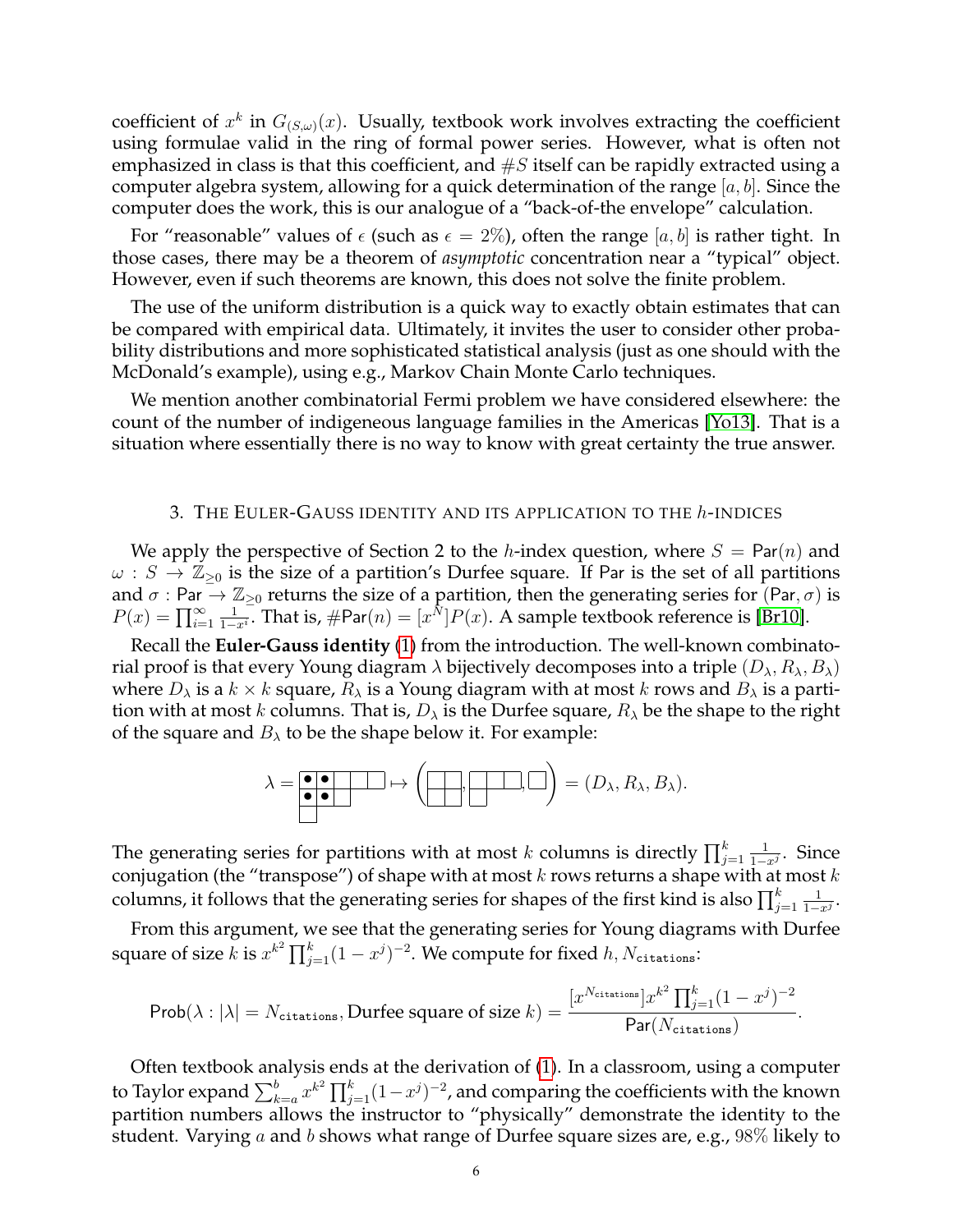occur for partitions of that size. Interpreted in terms of our  $h$ -index problem, these same computations are what gives us Table 1.[2](#page-6-0)

As we state in Section 1, the work of [\[CaCoSa98\]](#page-9-4) shows the mode Durfree square size As we state in Section 1, the work of [CaCoSa98] shows the mode Durfree square st<br>is  $\approx 0.54\sqrt{N_{\text{citations}}}.$  E. R. Canfield's concentration conjecture states that for each  $\epsilon > 0$ ,

(2) 
$$
\lim_{N_{\text{citations}} \to \infty} \frac{\# \text{ partitions with } (1 - \epsilon)\mu < h < (1 + \epsilon)\mu}{\# \text{Par}(N_{\text{citations}})} \to 1,
$$

where  $\mu =$  $\sqrt{6} \log 2$ π √  $N_{\mathtt{citations}}.$  This is consistent with Table 1. Further discussion may appear elsewhere. Also, one would like to examine other distributions on Young diagrams, such as the Plancherel measure, which assigns the shape  $\lambda$  the probability  $(f^\lambda)^2/|\lambda|!$  where  $f^{\lambda}$  is the number of *standard Young tableaux* of shape  $\lambda$ .

### 4. FURTHER COMPARISONS WITH EMPIRICAL DATA

4.1. **The National Academy of Science.** We compared our rule of thumb against all 120 mathematicians of the National Academy of Sciences (see the appendix). The correlation coefficient is  $R = 0.93$ . After removing books (as identified in Mathscinet),  $R = 0.95$ . A serious concern is that many pre-2000 citations are not tabulated in Mathscinet. Nevertheless, in our opinion, the results are still informative. See the comments in Section 4.4.



FIGURE 1. Rule of thumb (x-axis) versus acutal  $h$ 's (y-axis) for Mathematics members of the National Academy of Sciences

<span id="page-6-0"></span><sup>&</sup>lt;sup>2</sup>Actually, our computation of Par( $N_{\text{citations}}$ ) using generating series became not so easy on a desktop machine when  $N_{\text{citations}}$  is a few thousand. Instead, one could use the Hardy-Ramanujun approximation  $\mathsf{Par}(N_\mathsf{citations}) \sim \frac{1}{4N}$  $\frac{1}{4N_\text{citations}\sqrt{3}}e^{\pi\sqrt{\frac{2N_\text{citations}}{3}}}.$  Even more precisely, one can use Wolfram Alpha, which gives the partition numbers for up to a million, which is well beyond our needs.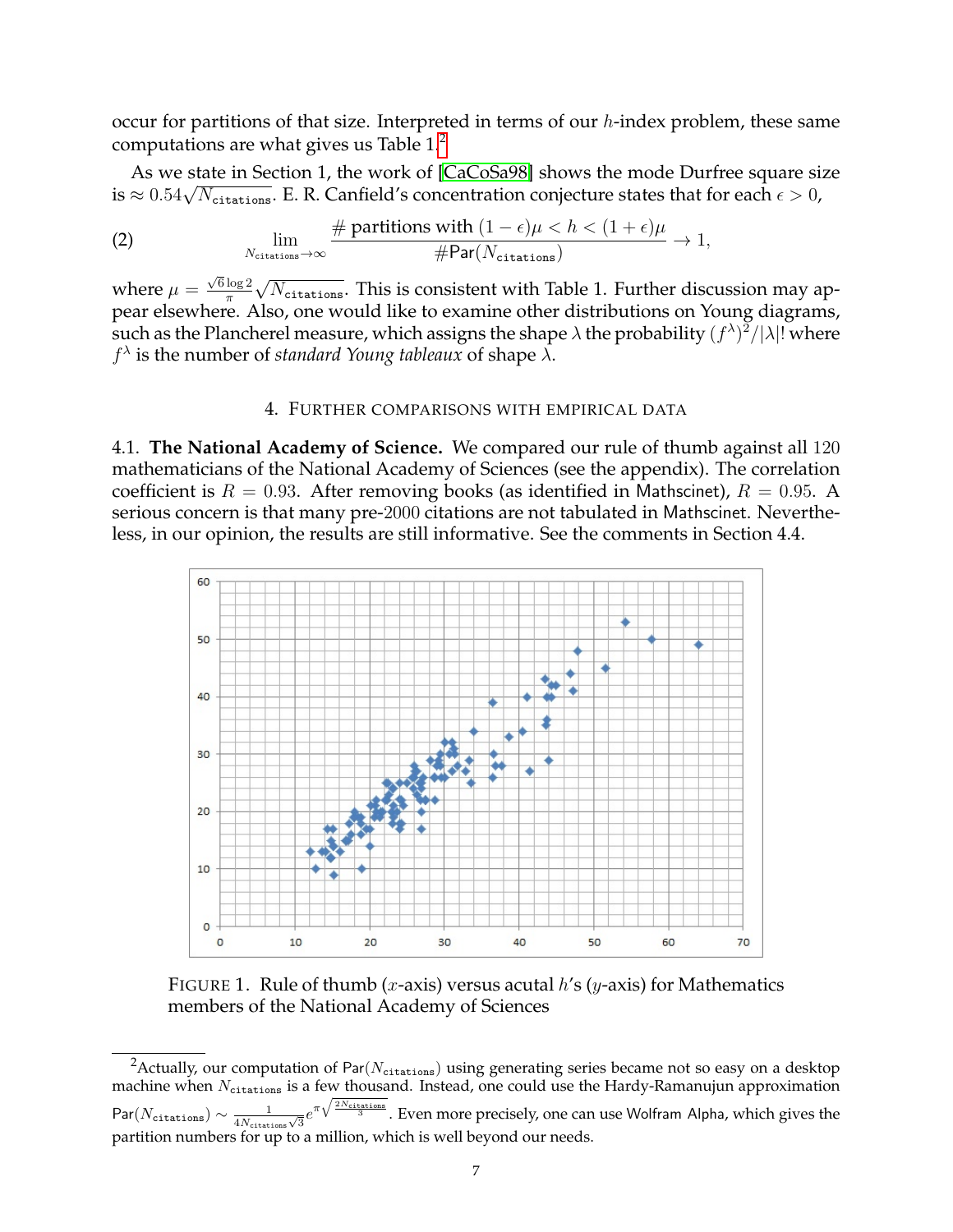

FIGURE 2. Rule of thumb (*x*-axis) versus actual  $h$ 's (*y*-axis) for Mathematics members of the National Academy of Sciences (*with books removed*)

4.2. **Abel prize winners.** Perhaps a closer analogy to the Nobel prize than the Fields medal is the Abel prize, since the latter does not have an age-limit. The fit with the estimated intervals remains decent; the concern about pre-2000 citations remains.

| Laureate          | Award year | $N_{\texttt{citations}}$ | $\hbar$ | rule of thumb est. | <b>Estimated range</b> |
|-------------------|------------|--------------------------|---------|--------------------|------------------------|
| J. P. Serre       | 2003       | 10119                    | 53      | 54.3               | [47, 60]               |
| I. Singer         | 2004       | 2982                     | 28      | 29.5               | [24, 34]               |
| M. Atiyah         | 2004       | 6564                     | 40      | 43.7               | [37, 49]               |
| P. Lax            | 2005       | 4601                     | 30      | 36.6               | [31, 42]               |
| L. Carleson       | 2006       | 1980                     | 18      | 24.0               | [19, 28]               |
| S. R. S. Varadhan | 2007       | 2894                     | 28      | 29.0               | [24, 33]               |
| J. Thompson       | 2008       | 789                      | 14      | 15.2               | [11, 18]               |
| J. Tits           | 2008       | 3463                     | 28      | 31.8               | [27, 36]               |
| M. Gromov         | 2009       | 7671                     | 41      | 47.3               | [40, 54]               |
| J. Tate           | 2010       | 2979                     | 30      | 29.5               | [24, 34]               |
| J. Milnor         | 2011       | 7856                     | 48      | 47.9               | [41, 54]               |
| E. Szemerédi      | 2012       | 2536                     | 26      | 27.2               | [22, 31]               |
| P. Deligne        | 2013       | 6567                     | 36      | 43.8               | [37, 50]               |

TABLE 3. Abel prize recipients

4.3. **Associate Professors.** Finally, in Table 4 we considered all mathematics associate professors at three research universities. Of the 32 professors, all but five have their hindex in the estimated range, and all are at most one unit outside this range.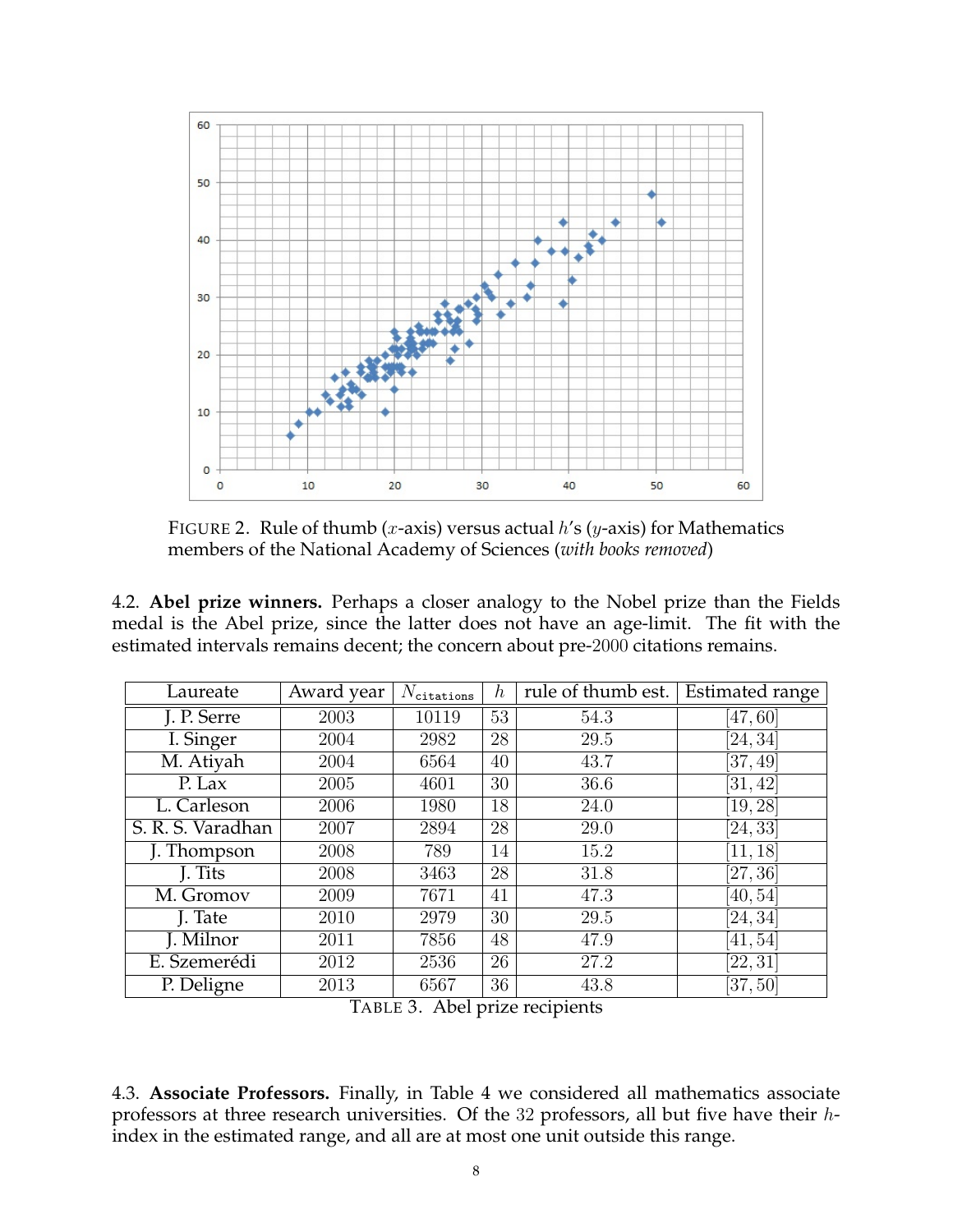|                        | $N_{\rm citations}$ | $\boldsymbol{h}$ | rule of thumb est. estimated range |                    |
|------------------------|---------------------|------------------|------------------------------------|--------------------|
| Department A           |                     |                  |                                    |                    |
| A1                     | 19                  | 3                | $2.4\,$                            | [1,3]              |
| $\overline{A2}$        | 80                  | $\overline{6}$   | 4.8                                | $\overline{[3,6]}$ |
| $\overline{A3}$        | $\overline{113}$    | $\overline{6}$   | $\overline{5.7}$                   | $\overline{[4,7]}$ |
| $\overline{A4}$        | 130                 | $\overline{4}$   | $\overline{6.1}$                   | $\overline{[4,8]}$ |
| $\overline{A5}$        | $\overline{202}$    | $\overline{6}$   | $\overline{7.7}$                   | [5, 10]            |
| A <sub>6</sub>         | $\overline{511}$    | 11               | 12.2                               | [9, 15]            |
| Department B           |                     |                  |                                    |                    |
| B1                     | 30                  | 3                | 3.0                                | [1,4]              |
| $\overline{B2}$        | $\overline{35}$     | $\overline{4}$   | $\overline{3.2}$                   | [2, 4]             |
| $\overline{B3}$        | $\overline{56}$     | $\overline{4}$   | $\overline{4.0}$                   | [2, 5]             |
| $\overline{B4}$        | $\overline{56}$     | $\overline{5}$   | 4.0                                | $\overline{[2,5]}$ |
| $\overline{B5}$        | $\overline{63}$     | $\overline{5}$   | $\overline{4.3}$                   | $\overline{3,5}$   |
| $\overline{B6}$        | $\overline{63}$     | $\overline{6}$   | $\overline{4.3}$                   | $\overline{[3,5]}$ |
| $\overline{B7}$        | 78                  | $\overline{3}$   | $\overline{4.8}$                   | $[\overline{3,6}]$ |
| $\overline{B8}$        | $\overline{84}$     | $\overline{5}$   | 4.9                                | $[\overline{3,6}]$ |
| $\overline{B9}$        | $\overline{88}$     | $\overline{7}$   | $\overline{5.1}$                   | $[\overline{3,6}]$ |
| $\overline{B10}$       | $\overline{122}$    | $\overline{8}$   | 6.0                                | [4, 7]             |
| $\overline{B11}$       | $\overline{126}$    | $\overline{7}$   | 6.1                                | [4, 7]             |
| $\overline{B12}$       | $\overline{133}$    | $\overline{6}$   | $\overline{6.2}$                   | $\overline{[4,8]}$ |
| $\overline{B13}$       | $\overline{133}$    | $\overline{7}$   | $\overline{6.2}$                   | $\overline{[4,8]}$ |
| B14                    | 150                 | $\overline{8}$   | 6.6                                | [4, 8]             |
| B15                    | 163                 | $\overline{7}$   | 6.9                                | [5, 8]             |
| $\overline{B16}$       | $\overline{228}$    | $\overline{10}$  | $\overline{8.1}$                   | [5, 10]            |
| Department C           |                     |                  |                                    |                    |
| C1                     | 10                  | $\overline{2}$   | 1.7                                | [1,2]              |
| $\overline{C2}$        | $\overline{11}$     | $\overline{2}$   | $\overline{1.8}$                   | $\overline{1,2}$   |
| $\overline{C3}$        | $\overline{25}$     | $\overline{3}$   | $\overline{2.7}$                   | $[1,\overline{3}]$ |
| $\overline{C4}$        | $\overline{54}$     | $\overline{4}$   | 4.0                                | [2,5]              |
| $\overline{C5}$        | 64                  | $\overline{5}$   | $\overline{4.3}$                   | [3, 5]             |
| $\overline{\text{C6}}$ | 64                  | $\overline{5}$   | $\overline{4.3}$                   | [3,5]              |
| $\overline{C7}$        | $\overline{67}$     | $\overline{6}$   | $\overline{4.4}$                   | [3,5]              |
| $\overline{\text{C8}}$ | $\overline{104}$    | $\overline{6}$   | $\overline{5.5}$                   | [4,7]              |
| $\overline{C9}$        | 144                 | $\overline{8}$   | 6.5                                | [4, 8]             |
| $\overline{C10}$       | 269                 | $\overline{5}$   | $\overline{8.9}$                   | [6,11]             |

TABLE 4. Associate professors at three research universities

4.4. **Further study.** It seems to us that the simple model presented describes one force governing h-index. However, other forces/sources of noise are at play, depending on the field or even the fame of the scholar. Future work seeks to better understand this quantitatively, as one works towards more precise models.

The loss of pre-2000 citations in Mathscinet is significant to how we interpret the results for the National Academy members/Abel prize winners. For example, the rough agreement with the rule of thumb might only reflect an "equilibrium state" that arises years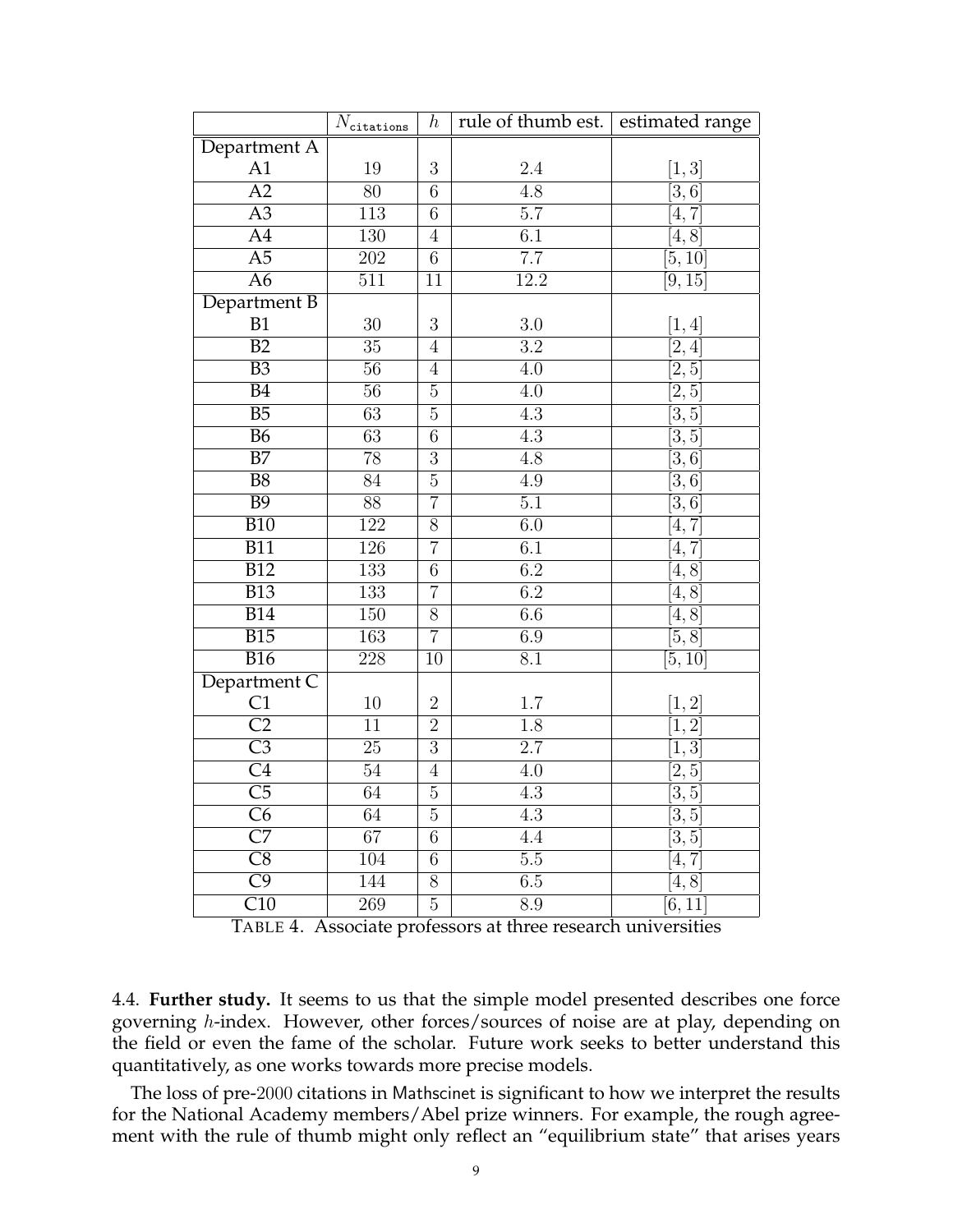after major results have been published. This concern is partly are allayed by the similar agreement for recent Fields medalists (Table 2). However, as Mathscinet reaches further back in tabulating citations, one would try to quantify these effects. In the meantime, use of Mathscinet has practical justification since in promotion and grant decision cases, recent productivity is important. So for these purposes, post-2000 data is mostly sufficient.

As a further cross-check, we used the rule of thumb for a broad range of fields using Google Scholar. For scholars with a moderate number of citations, the agreement is often similarly good. Also the rule is an upper bound for the vast majority of highly cited scholars (but as we have said earlier, much less accurate in some fields). However, these checks have an obvious bias as they only consider people who have set up a profile, so we do not formally present these results here.

We propose using the rule of thumb and the confidence intervals as a basis for a systematic study. We suggest that the rule of thumb reflects an "ideal scholar". (This terminology is an allusion to "ideal gas" in statistical mechanics. Indeed, a more conventional use of random partitions concerns the study of Boltzmann statistics on a one-dimensional lattice fermion gas.) Divergence from this ideal is a result of "anomalies". For a choice of field, can one statistically distinguish, on quantifiable grounds, scholars who are close to the rule of thumb (in the sense of confidence intervals) from those who are far from it?

### ACKNOWLEDGEMENTS

AY thanks George Andrews, Rod Canfield, John D'Angelo, Philippe DiFrancesco, Sergey Fomin, Ilya Kapovich, Alexandr Kostochka, Gabriele LaNave, Tom Nevins, Oliver Pechenik, Jim Propp, Bruce Reznick, Hal Schenck, Andrew Sills, Armin Straub, Hugh Thomas, Alexander Woo, Anh Yong and David Yong for helpful comments. We especially thank John D'Angelo and Ilya Kapovich for their encouragement. This text grew out of combinatorics lectures (Math 413, Math 580) at UIUC; AY thanks the students for their feedback. AY was supported by an NSF grant.

### **REFERENCES**

<span id="page-9-8"></span><span id="page-9-6"></span><span id="page-9-4"></span><span id="page-9-2"></span><span id="page-9-1"></span><span id="page-9-0"></span>

|                     | [AnHaKi09] T. Anderson, R. Hankin and P. Killworth, Beyond the Durfee square: Enhancing the h-index to<br>score total publication output, Scientometrics, Vol 76, no. 3 (2008), 577-588. |
|---------------------|------------------------------------------------------------------------------------------------------------------------------------------------------------------------------------------|
| [Br10]              | R. A. Brualdi, Introductory combinatorics, fifth edition, Pearson Prentice Hall, Upper Saddle                                                                                            |
|                     | River, New Jersey, 2010.                                                                                                                                                                 |
| [CaCoSa98]          | E. R. Canfield, S. Corteel and C. D. Savage, Durfee polynomials, Elect. J. Comb. 5(1998) R32.                                                                                            |
| [Co]                | L. Cooper, Making Estimates in Research and Elsewhere, http://physics.illinois.edu/                                                                                                      |
|                     | undergrad/SeniorThesis/EstimatesResearch.pdf                                                                                                                                             |
| [FlSe09]            | P. Flajolet and R. Sedgewick, Analytic combinatorics, Cambridge University Press, 2009.                                                                                                  |
| [Hi05]              | J. E. Hirsch, An index to quantify an individual's scientific research output, Proc Natl Acad Sci                                                                                        |
|                     | USA. 2005 November 15; 102(46): 16569-16572.                                                                                                                                             |
| [ $IgPe07$ ]        | J. E. Iglesias and C. Pecharromán, Scaling the h-index for different scientific ISI fields, Scientomet-                                                                                  |
|                     | rics December 2007, Volume 73, Issue 3, pp 303-320.                                                                                                                                      |
| [Su10]              | Z. Su, Asymptotic analysis of random partitions, Asymptotic theory in probability and statistics                                                                                         |
|                     | with applications, 44-79, Adv. Lect. Math. (ALM), 2, Int. Press, Somerville, MA, 2008.                                                                                                   |
| [Y <sub>0</sub> 13] | A. Yong, The Joseph Greenberg problem: combinatorics and comparative linguistics, preprint 2013.<br>arxiv:1309.5883                                                                      |

<span id="page-9-7"></span><span id="page-9-5"></span><span id="page-9-3"></span>DEPT. OF MATHEMATICS, UNIVERSITY OF ILLINOIS AT URBANA-CHAMPAIGN, URBANA, IL 61801 *E-mail address*: ayong@uiuc.edu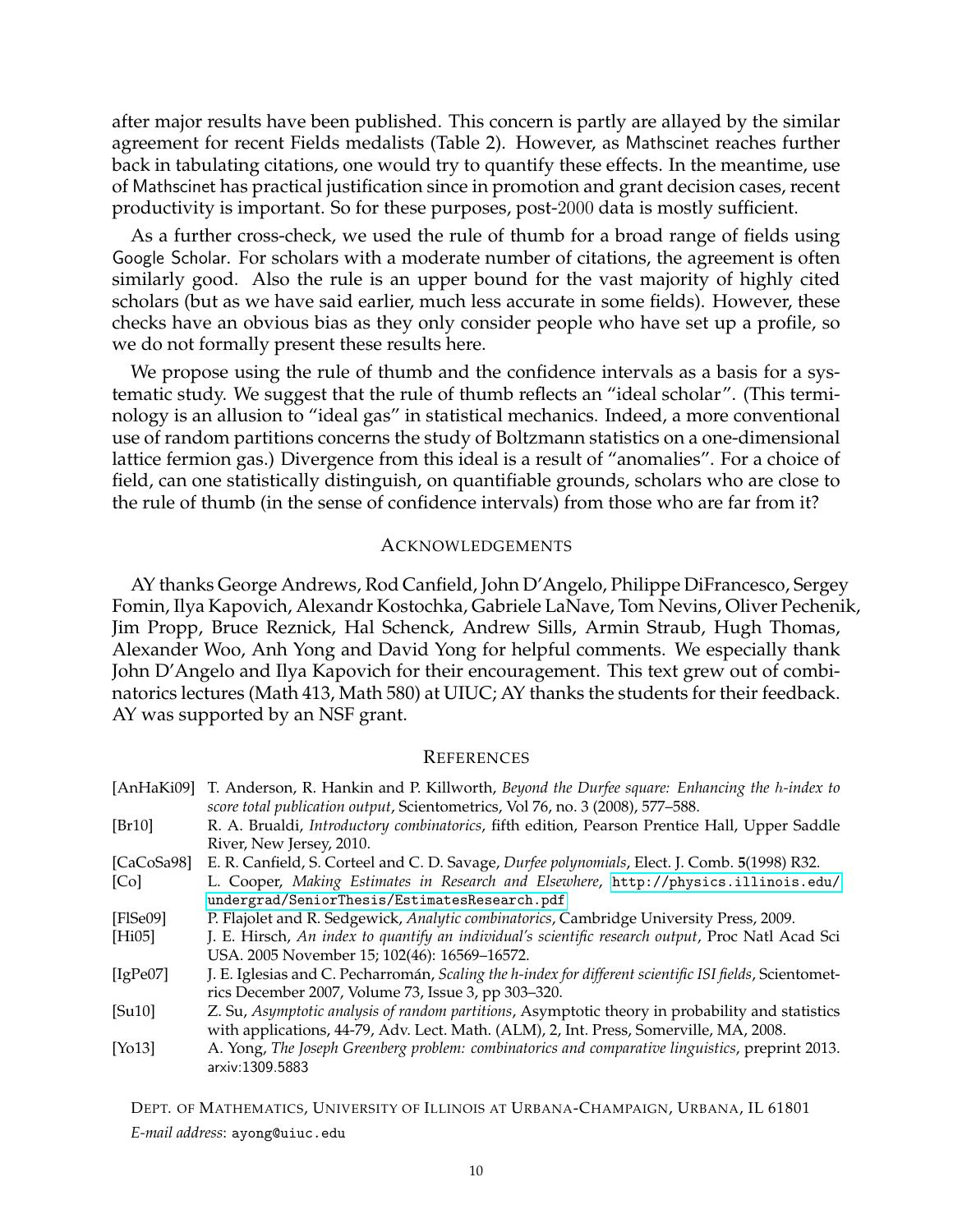| Member           | $N_{\rm citations}$ | Rule of thumb est. | $\boldsymbol{h}$ | non-books only    | revised est.      | revised $h$     |
|------------------|---------------------|--------------------|------------------|-------------------|-------------------|-----------------|
| G. Andrews       | 4866                | 37.7               | $\overline{28}$  | 2579              | $\overline{27.4}$ | $\overline{24}$ |
| M. Artin         | 2326                | $\overline{26}$    | $\overline{26}$  | 2097              | $\overline{24.7}$ | $\overline{24}$ |
| M. Aschbacher    | 1386                | $\overline{20}$    | $\overline{17}$  | 911               | $\overline{16.3}$ | $\overline{13}$ |
| R. Askey         | 2480                | $\overline{26.9}$  | 17               | 1235              | 19.0              | $\overline{16}$ |
| M. Atiyah        | 6564                | 43.7               | $\overline{40}$  | 5390              | $\overline{39.6}$ | $\overline{38}$ |
| H. Bass          | 2472                | $\overline{26.8}$  | $\overline{22}$  | 1869              | $\overline{23.3}$ | $\overline{22}$ |
| E. Berlekamp     | 764                 | 14.9               | $\overline{12}$  | $\overline{363}$  | $\overline{10.3}$ | $\overline{10}$ |
| J. Bernstein     | 2597                | $\overline{27.5}$  | $\overline{22}$  | 2484              | $\overline{26.9}$ | $\overline{21}$ |
| S. Bloch         | 1497                | $\overline{20.9}$  | $\overline{20}$  | 1363              | 19.9              | $\overline{18}$ |
| E. Bombieri      | 1746                | $\overline{22.6}$  | $\overline{23}$  | 1608              | $\overline{21.7}$ | $\overline{22}$ |
| J. Bourgain      | 6919                | 44.9               | $\overline{42}$  | 6590              | 43.8              | $\overline{40}$ |
| H. Brezis        | 11468               | 57.8               | $\overline{50}$  | 8386              | 49.5              | $\overline{48}$ |
| F. Browder       | 2815                | $\overline{28.7}$  | $\overline{22}$  | 2807              | $\overline{28.6}$ | $\overline{22}$ |
| W. Browder       | 646                 | 13.7               | $\overline{13}$  | 547               | 12.6              | $\overline{12}$ |
| R. Bryant        | 1489                | $\overline{20.8}$  | $\overline{21}$  | 1228              | $\overline{18.9}$ | $\overline{20}$ |
| L. Caffarelli    | 6745                | 44.3               | $\overline{42}$  | 6280              | 42.8              | $\overline{41}$ |
| E. Calabi        | 1224                | 18.9               | 18               | 1224              | 18.9              | $\overline{18}$ |
| L. Carleson      | 1980                | $\overline{24}$    | $\overline{18}$  | 1484              | $\overline{20.8}$ | $\overline{17}$ |
| S-Y. Alice Chang | 1828                | $\overline{23.1}$  | $\overline{24}$  | 1806              | 22.9              | $\overline{24}$ |
| J. Cheeger       | 3387                | 31.4               | $\overline{30}$  | 3348              | $\overline{31.2}$ | $\overline{30}$ |
| D. Christodoulou | 783                 | $\overline{15.1}$  | $\overline{17}$  | 594               | $\overline{13.2}$ | 16              |
| A. Connes        | 6475                | $\overline{43.5}$  | $\overline{43}$  | 5318              | $39.4\,$          | $\overline{43}$ |
| I. Daubechies    | 4674                | 36.9               | $\overline{28}$  | $\overline{3002}$ | $\overline{29.6}$ | $\overline{27}$ |
| P. Deift         | 3004                | $\overline{29.6}$  | $\overline{26}$  | 2545              | $\overline{27.2}$ | $\overline{26}$ |
| P. Deligne       | 6567                | 43.8               | $\overline{36}$  | 5592              | 40.4              | $\overline{33}$ |
| P. Diaconis      | 3233                | 30.7               | $\overline{30}$  | 2970              | $\overline{29.4}$ | $\overline{30}$ |
| S. Donaldson     | $\overline{2712}$   | $\overline{28.1}$  | 29               | 2277              | 25.8              | 29              |
| E. Dynkin        | 1583                | $\overline{21.5}$  | $\overline{20}$  | 1090              | 17.8              | $\overline{16}$ |
| Y. Eliashberg    | 1628                | $\overline{21.8}$  | $\overline{20}$  | 1460              | 20.6              | 18              |
| L. Faddeev       | 1820                | $\overline{23}$    | $\overline{20}$  | 1285              | 19.4              | $\overline{18}$ |
| C. Fefferman     | 3828                | 33.4               | 29               | 3815              | 33.4              | 29              |
| M. Freedman      | 1207                | 18.8               | 16               | 990               | 17                | 16              |
| W. Fulton        | 5890                | 41.4               | $\overline{27}$  | 1424              | $\overline{20.4}$ | 20              |
| H. Furstenberg   | 2064                | $24.5\,$           | $\overline{21}$  | 1650              | 21.9              | 21              |
| D. Gabai         | 1314                | 19.6               | 17               | 1314              | 19.6              | 17              |
| <b>J.</b> Glimm  | 1826                | $\overline{23.1}$  | 18               | 1419              | $\overline{20.3}$ | 18              |
| R. Graham        | 3881                | 33.6               | 25               | 2280              | 25.8              | 24              |
| U. Grenander     | 895                 | 16.1               | $\overline{13}$  | $\overline{227}$  | 8.1               | 6               |
| P. Griffiths     | 4581                | 36.5               | 26               | 1692              | 22.2              | $\overline{22}$ |
| M. Gromov        | 7671                | 47.3               | 41               | 6200              | 42.5              | 38              |
| <b>B.</b> Gross  | 1692                | 22.2               | $\overline{25}$  | 1635              | 21.8              | 24              |

TABLE 5. (Appendix) Current National Academy of Sciences Members (Mathematics)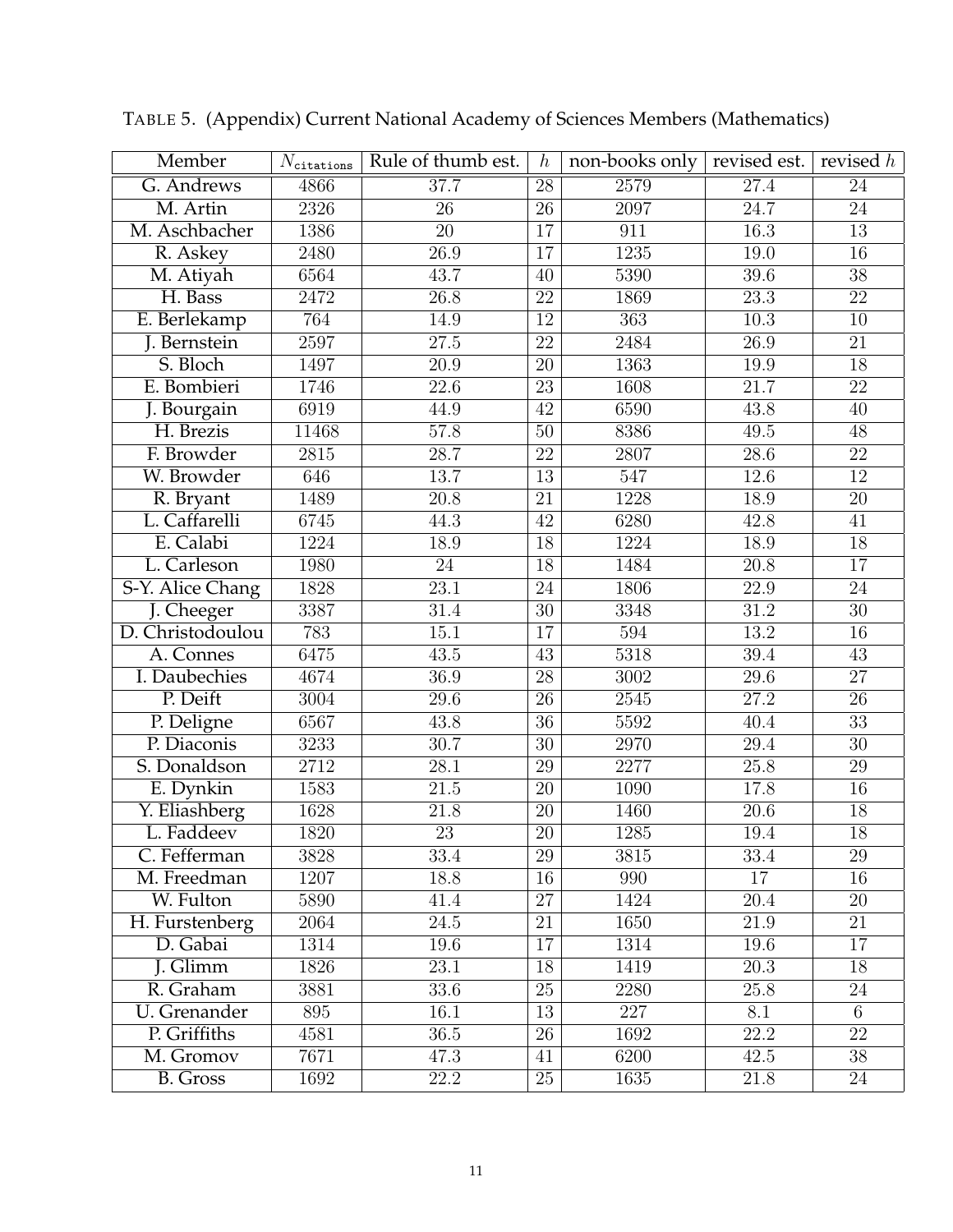| Member            | $N_{\rm citations}$ | Rule of thumb est. | $\boldsymbol{h}$ | non-books only    | revised est.      | revised $h$     |
|-------------------|---------------------|--------------------|------------------|-------------------|-------------------|-----------------|
| V. Guillemin      | 3710                | 32.9               | $\overline{27}$  | $\overline{2035}$ | $\overline{24.4}$ | $\overline{22}$ |
| R. Hamilton       | 2490                | 26.9               | 20               | 2392              | $\overline{26.4}$ | 19              |
| M. Hochster       | 1727                | $\overline{22.4}$  | $\overline{22}$  | 1657              | $\overline{22}$   | $\overline{21}$ |
| H. Hofer          | 2140                | $\overline{25}$    | $\overline{25}$  | 1928              | 23.7              | $\overline{24}$ |
| MJ. Hopkins       | 714                 | 14.4               | $\overline{17}$  | 714               | 14.4              | $\overline{17}$ |
| R. Howe           | 1680                | $\overline{22.1}$  | $\overline{22}$  | 1579              | $\overline{21.5}$ | $\overline{22}$ |
| H. Iwaniec        | 2822                | $\overline{28.7}$  | $\overline{26}$  | 1825              | 23.1              | $\overline{24}$ |
| A. Jaffe          | 794                 | 15.2               | $\overline{9}$   | $\overline{277}$  | $\overline{9}$    | $\overline{8}$  |
| P. Jones          | 1112                | $\overline{18}$    | $\overline{19}$  | 1112              | $\overline{18}$   | $\overline{19}$ |
| V. Jones          | $\overline{2025}$   | $\overline{24.3}$  | 18               | 1669              | $\overline{22.1}$ | $\overline{17}$ |
| R. Kadison        | 1922                | 23.7               | $\overline{20}$  | 1042              | 17.4              | $\overline{18}$ |
| R. Kalman         | 558                 | 12.8               | $\overline{10}$  | 428               | 11.2              | $\overline{10}$ |
| N. Katz           | 2370                | $\overline{26.3}$  | $\overline{23}$  | 1582              | $\overline{21.5}$ | $\overline{20}$ |
| D. Kazhdan        | 2332                | $\overline{26.1}$  | $\overline{27}$  | 2332              | $\overline{26.1}$ | $\overline{27}$ |
| R. Kirby          | 963                 | $\overline{16.8}$  | 15               | 678               | 14.1              | 14              |
| S. Klainerman     | 2324                | $\overline{26}$    | $\overline{28}$  | 2144              | $\overline{25.0}$ | $\overline{27}$ |
| J. Kohn           | 1231                | 18.9               | $\overline{19}$  | 1068              | 17.6              | 18              |
| J. Kollár         | $\overline{3100}$   | $\overline{30.1}$  | $\overline{26}$  | 1947              | $\overline{23.8}$ | $\overline{22}$ |
| <b>B.</b> Kostant | 2509                | 27                 | $\overline{25}$  | $\overline{2509}$ | $\overline{27}$   | $\overline{25}$ |
| R. Langlands      | 1466                | $\overline{20.6}$  | 19               | 773               | $\overline{15.0}$ | $15\,$          |
| H.B. Lawson       | 2576                | $\overline{27.4}$  | $\overline{22}$  | 1846              | $\overline{23.2}$ | $\overline{21}$ |
| P. Lax            | 4601                | $\overline{36.6}$  | $\overline{30}$  | 3560              | 32.2              | $\overline{27}$ |
| E. Lieb           | 5147                | 38.7               | $\overline{33}$  | 4349              | 35.6              | $\overline{32}$ |
| T. Liggett        | 1975                | $\overline{24}$    | $\overline{17}$  | 984               | $\overline{16.9}$ | $\overline{16}$ |
| L. Lovasz         | 5638                | $\overline{40.5}$  | $\overline{34}$  | 4259              | $\overline{35.2}$ | $\overline{30}$ |
| G. Lusztig        | 5786                | 41.1               | $\overline{40}$  | 4945              | $\overline{38.0}$ | $\overline{38}$ |
| R. MacPherson     | $\overline{2031}$   | $\overline{24.3}$  | $\overline{22}$  | 1676              | $\overline{22.1}$ | $\overline{21}$ |
| G. Margulis       | 2267                | $\overline{25.7}$  | $\overline{26}$  | 1788              | $\overline{22.8}$ | $\overline{25}$ |
| J. Mather         | 1399                | $\overline{20.2}$  | $\overline{21}$  | 1399              | $\overline{20.2}$ | $\overline{21}$ |
| <b>B.</b> Mazur   | 2842                | 28.8               | $\overline{26}$  | 2440              | 26.7              | 24              |
| D. McDuff         | 2289                | $\overline{25.8}$  | $\overline{24}$  | 1417              | $\overline{20.3}$ | $\overline{23}$ |
| H. McKean         | 2480                | 26.9               | $\overline{24}$  | 1701              | 22.3              | 21              |
| C. McMullen       | 1738                | 22.5               | 25               | 1368              | 20.0              | 24              |
| J. Milnor         | 7856                | 47.9               | 48               | 4559              | $\overline{36.5}$ | 40              |
| C. Morawetz       | 789                 | 15.1               | 16               | 764               | 14.9              | 15              |
| J. Morgan         | 1985                | 24.1               | $\overline{25}$  | 1484              | 20.8              | 21              |
| G. Mostow         | 1180                | 18.5               | 19               | 896               | 16.2              | 17              |
| J. Nash           | 1337                | 19                 | 10               | 1337              | 19                | 10              |
| E. Nelson         | 1010                | 17.2               | $\overline{15}$  | 753               | 14.8              | $\overline{11}$ |
| L. Nirenberg      | 9145                | 51.6               | 45               | 8781              | 50.6              | 43              |